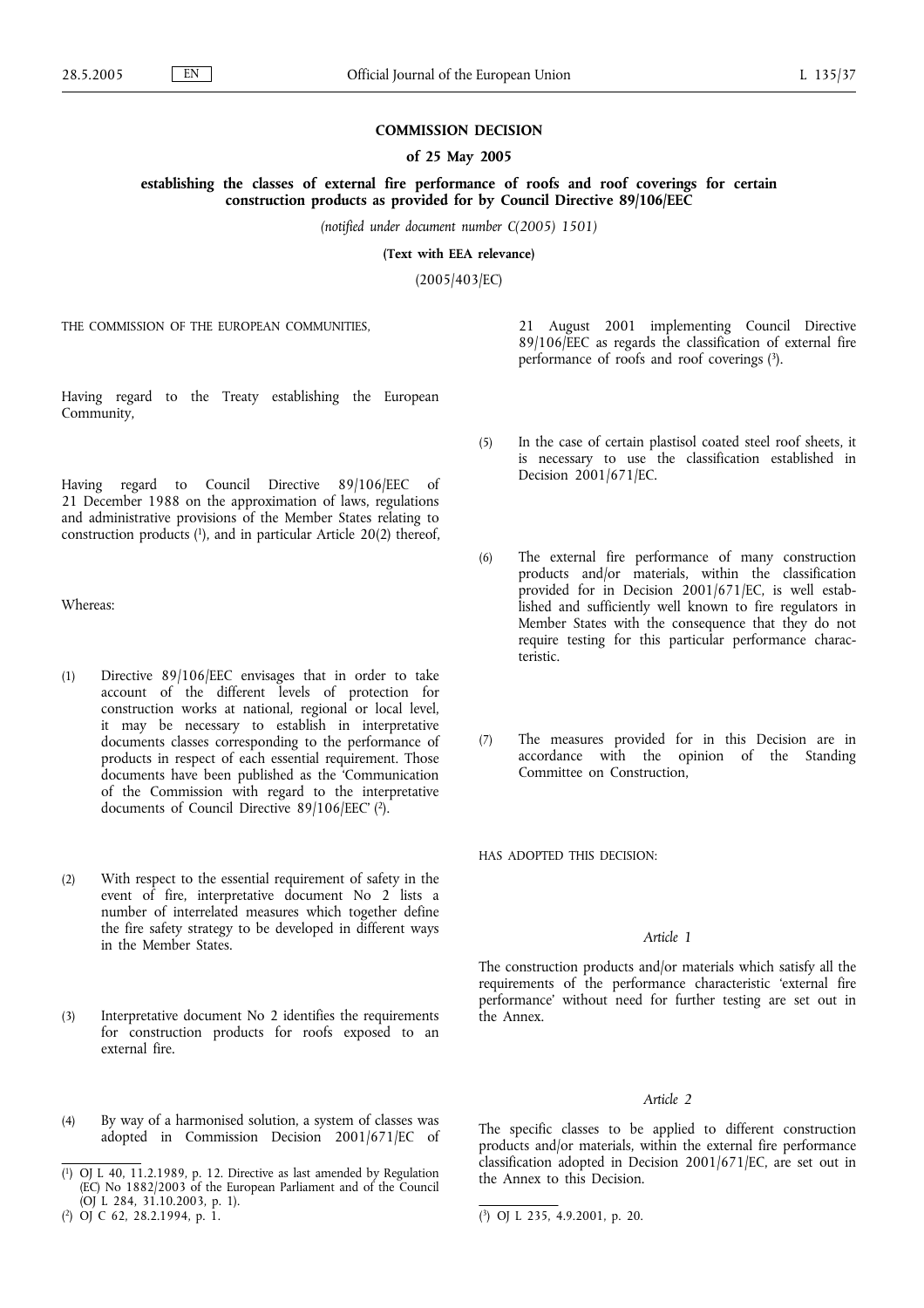# *Article 3*

This Decision is addressed to the Member States.

Done at Brussels, 25 May 2005.

*For the Commission* Günter VERHEUGEN *Vice-President*